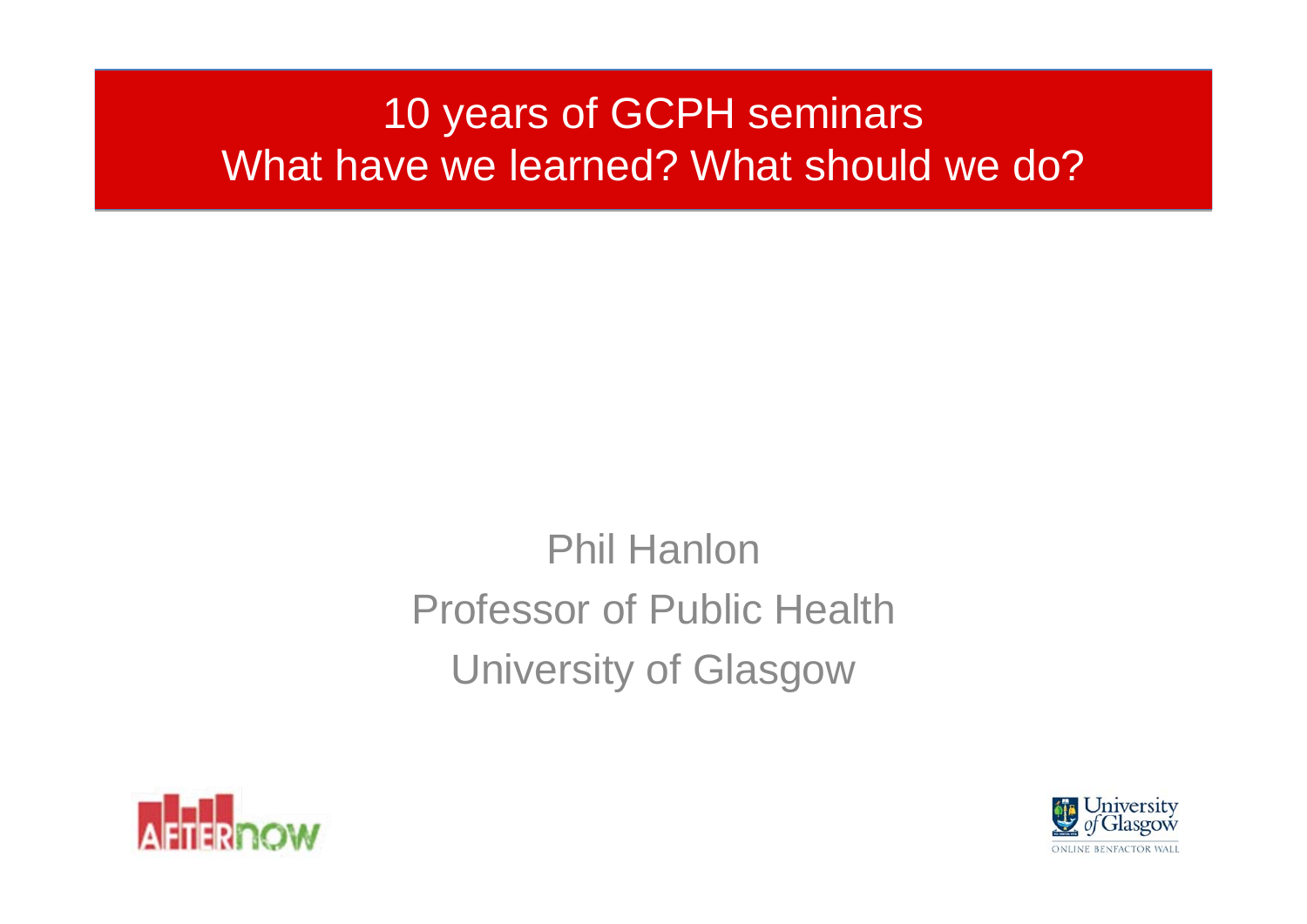### The Mission mattered

• The GCPH was charged with creating 'fresh thinking' to help Glasgow confront seemingly intractable public health problems.



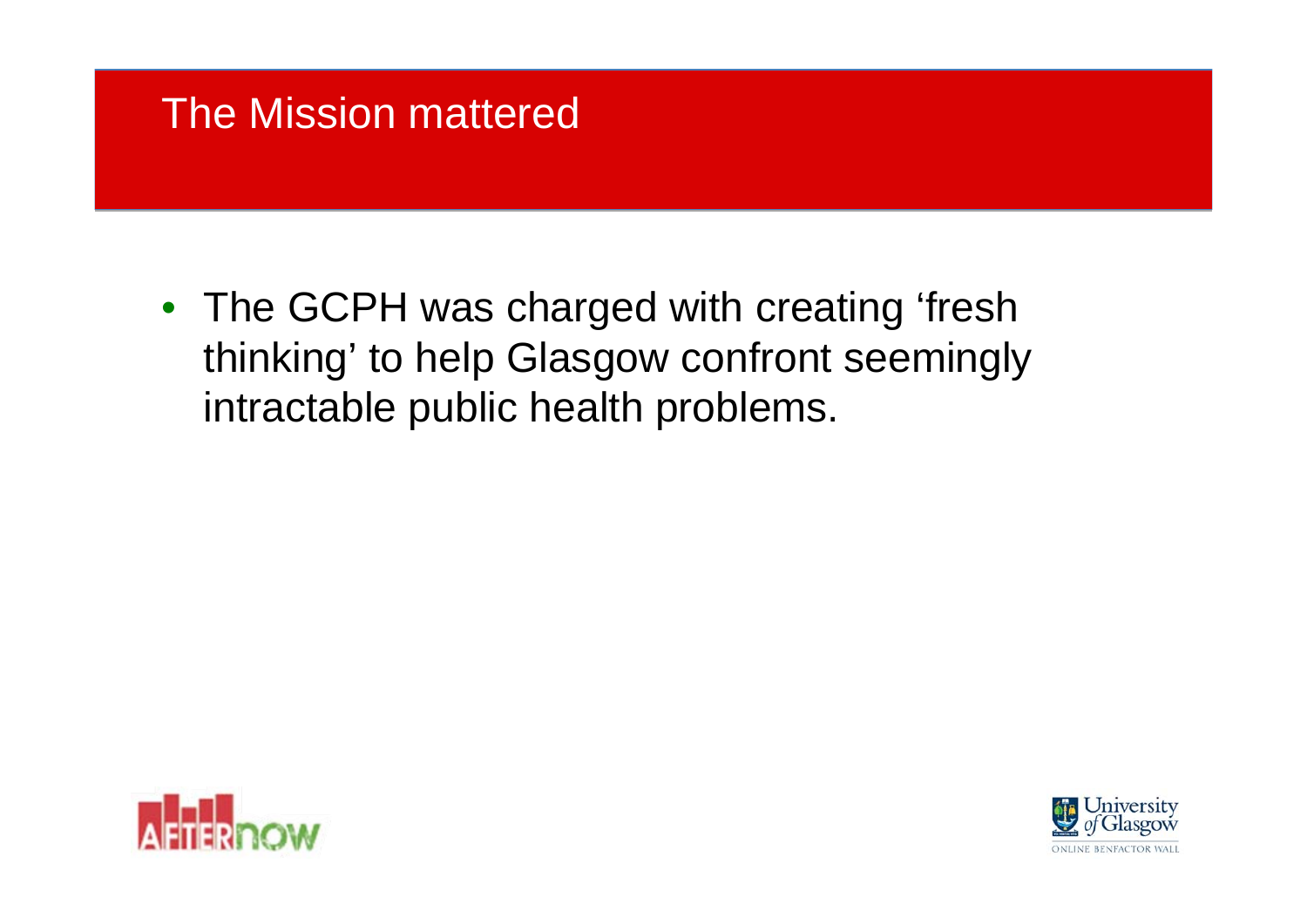## Philosophy (what we think) matters

- Anthony Grayling S1L1
- There is such a thing as 'the good life'.
- Each individual and each community has an 'ethos'.
- 'Civic conversation' and how it might be developed.



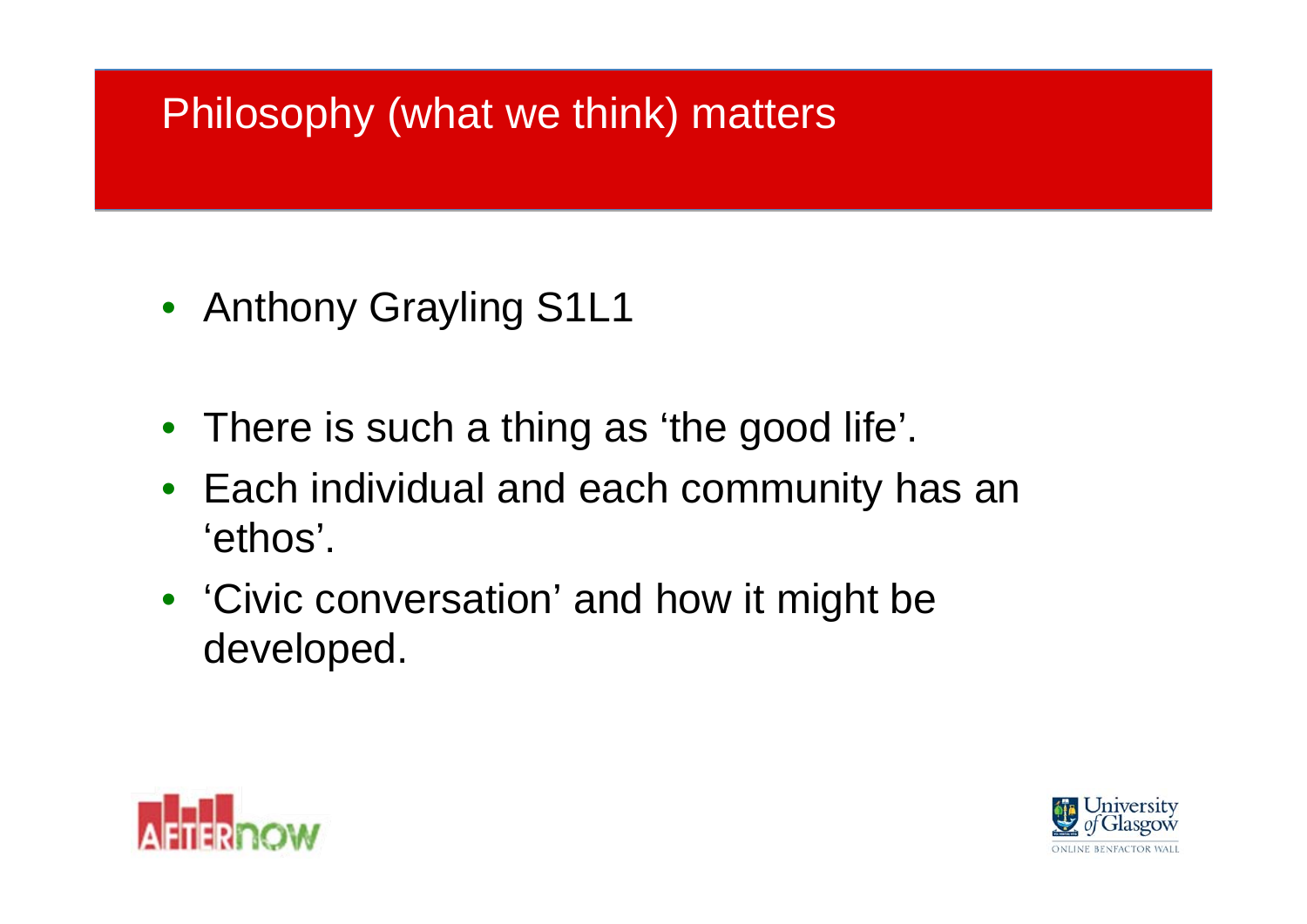### **History matters**

- Tom Devine S2L2 The Transformation of Scotland – 'the scale of the changes experienced in Scotland over the past fifty five years amounts to a significant transformation - these changes have their roots in an earlier history'
- 'Will Glasgow Flourish?'



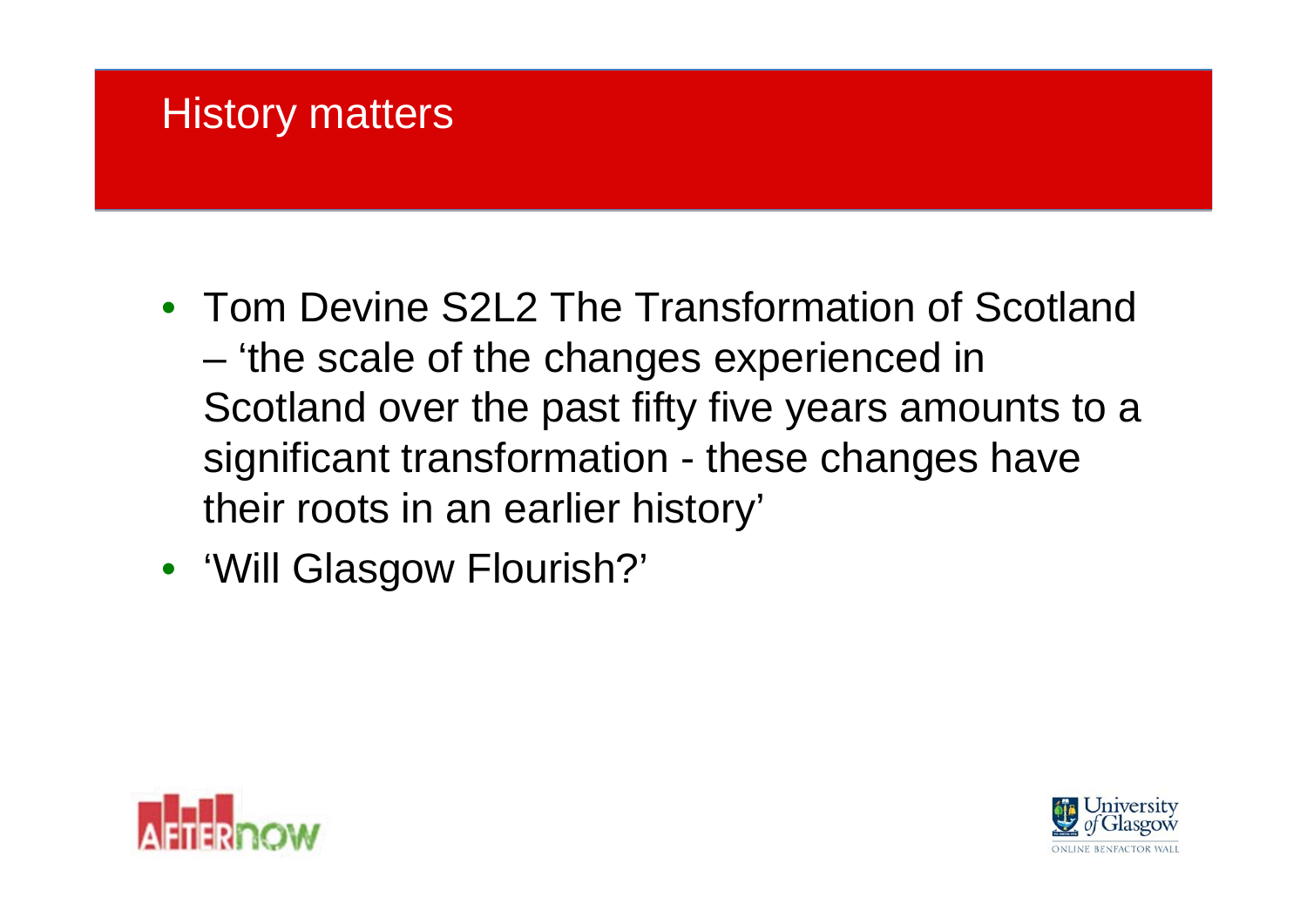### Health Status matters

- Michael Marmot's point about health as an indicator of societal flourishing
- Let Glasgow Flourish
- Understanding Glasgow
- Relative Decline in life expectancy
- **Inequality**
- So called Scottish and Glasgow Effects
- Working aged people hit hardest



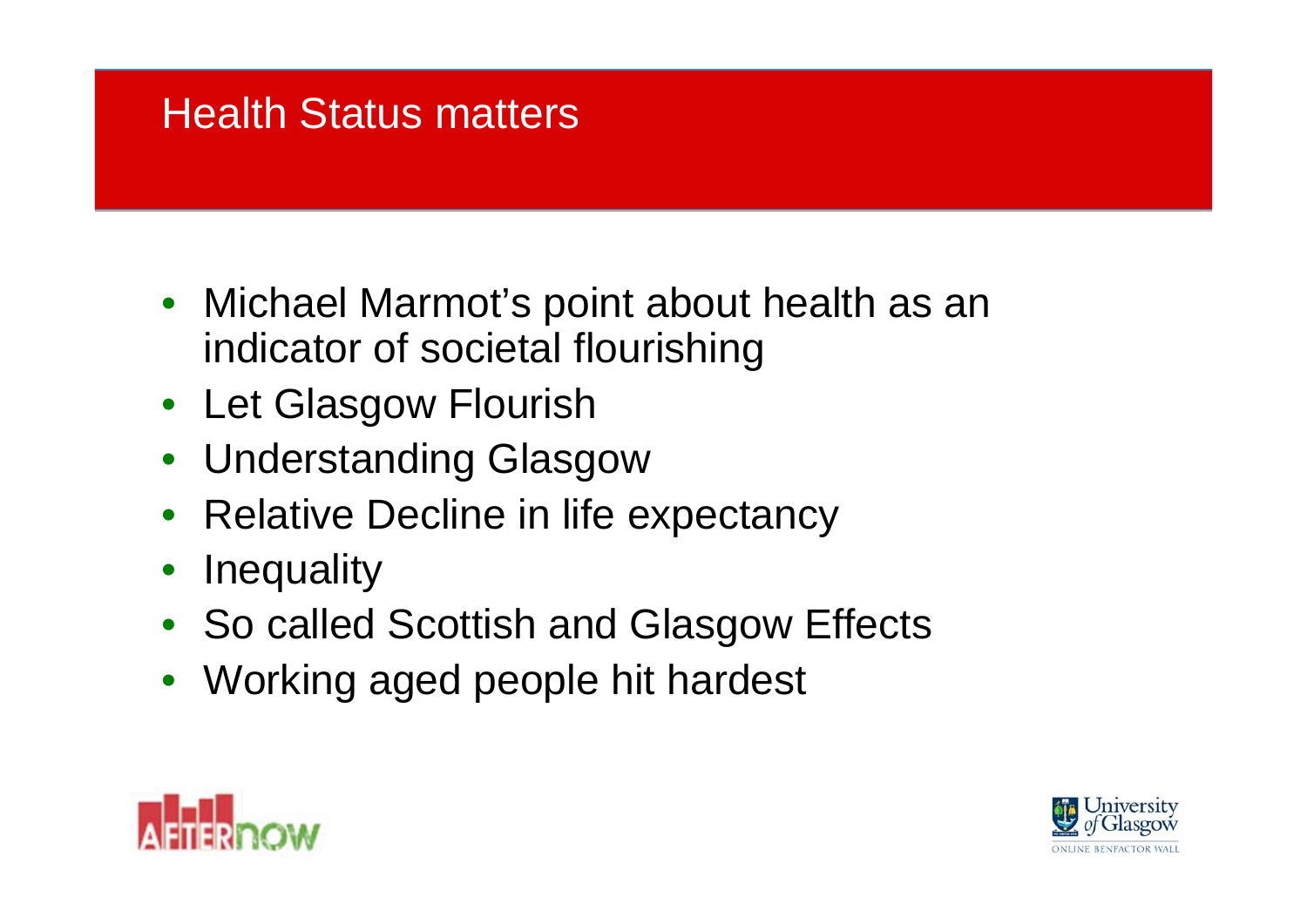### The fundamental determinants of health matter

- Bruce Link S4L1
- 'Fundamental social causes: underlying and persistent phenomena in society and the economy – such as differential access to resources, networks, prestige etc – help protect those possessing them from the burden of disease and death. This helps to explain the continuing nature of inequalities in health despite the changing nature of the primary causes of illness and death.'



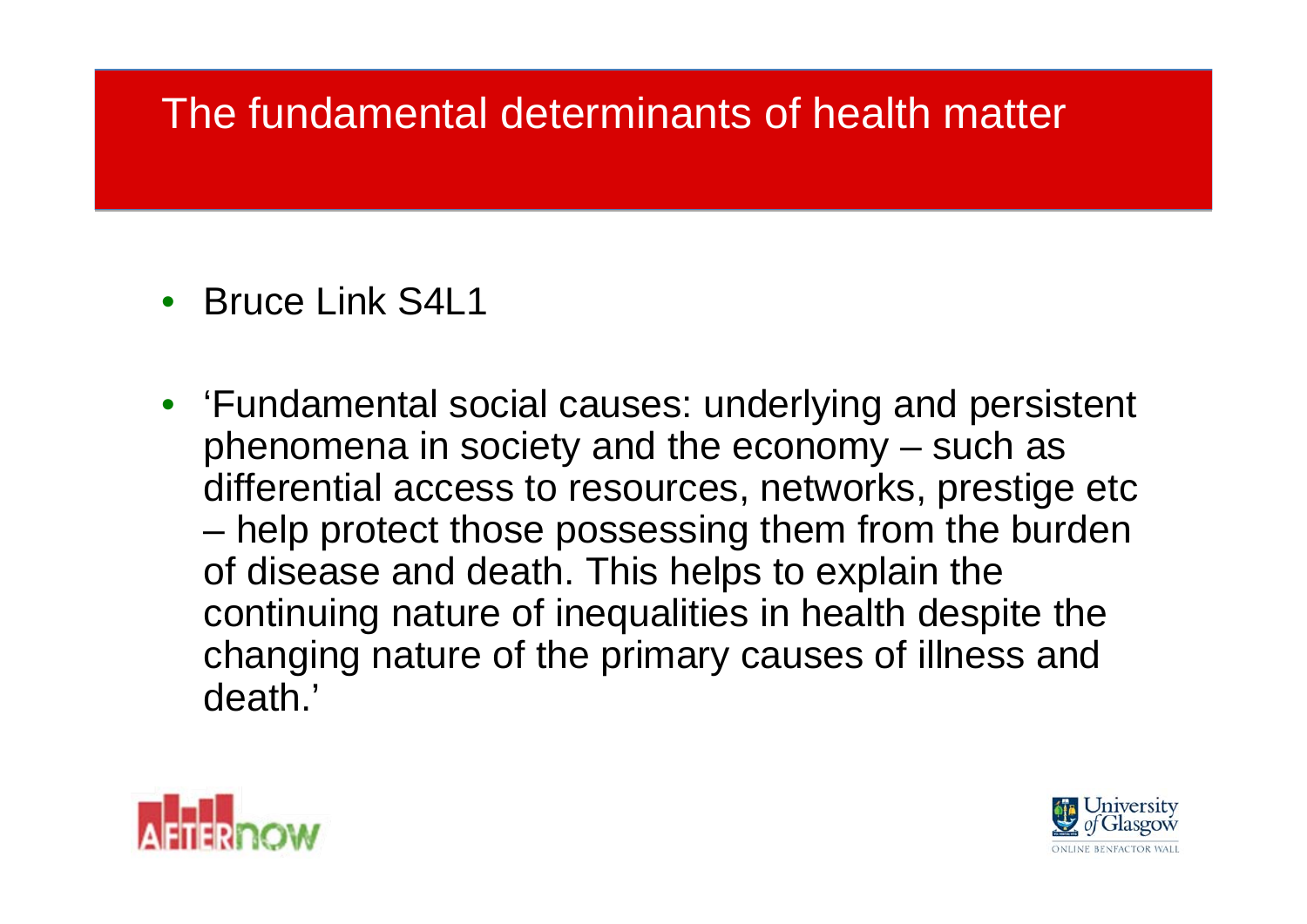### Biology matters

- Bruce McEwen S3L3 'A range of external factors everyday environmental factors, major life events and traumas – combine with individual differences in nature and nurture and behavioural responses to create a perception of stress in the brain. This generates physiological responses which, in the normal course of events, lead to stress adaptation and recovery. However, where stressors become chronic rather than acute this leads to an increase in allostatic load which in turn has adverse consequences for health and wellbeing.'
- Elizabeth Gould effects on brain etc.
- Rachel Yehuda how effects are transmitted to the next generation.



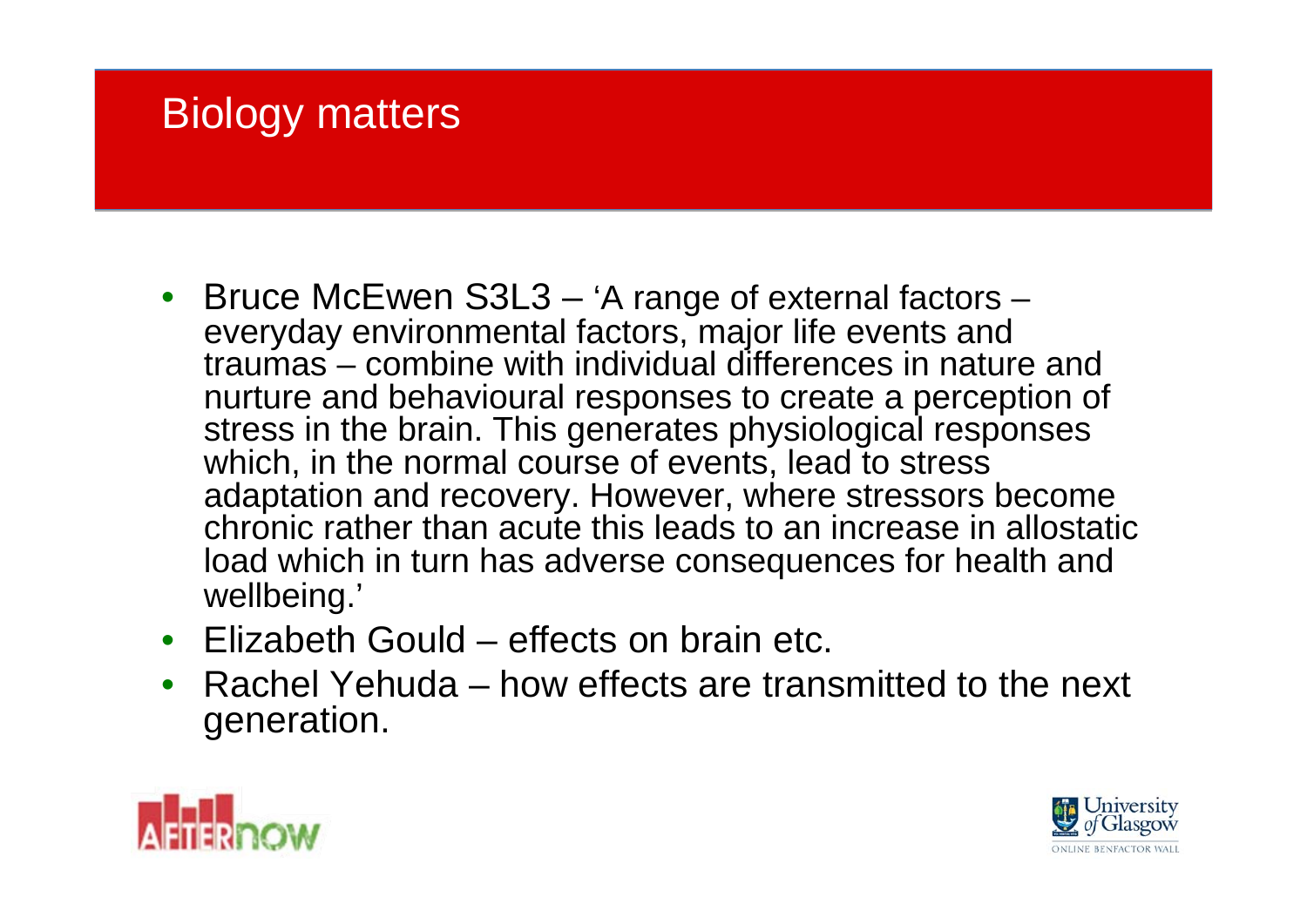### The inner life matters matters

- Avner Offer S5L1 hedonic treadmill
- Richard Layard S1L4 Public Policy should be about maximising happiness not GDP
- Oliver James S4L5 Affluenza



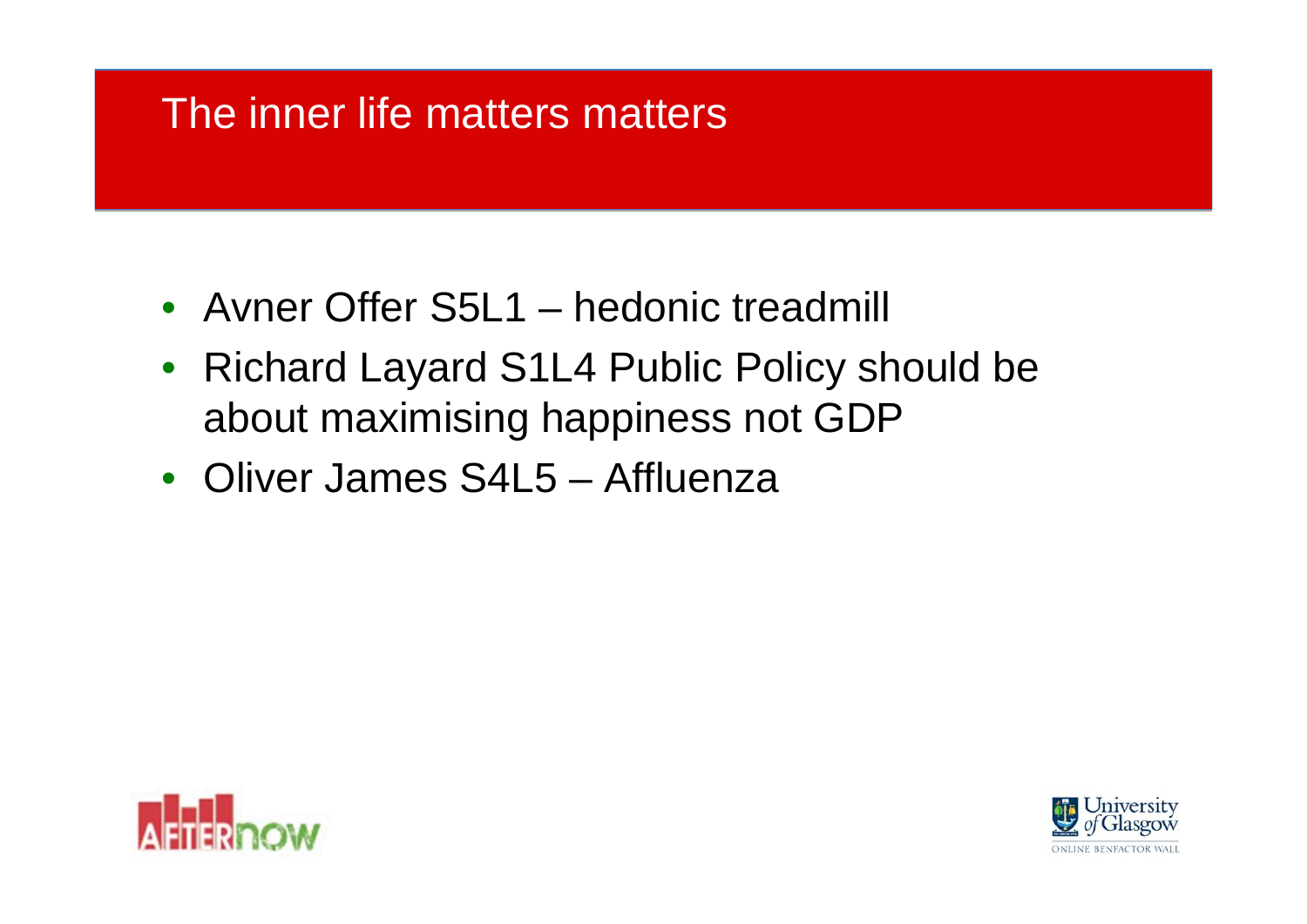### The Economy matters

- Tim Jackson S6L2 Prosperity without growth up to the level of about \$15,000 per capita, life expectancy increases but not thereafter
- Guy Standing S8L1 **Precariat:** those with insecure, short term, precarious income or jobs.



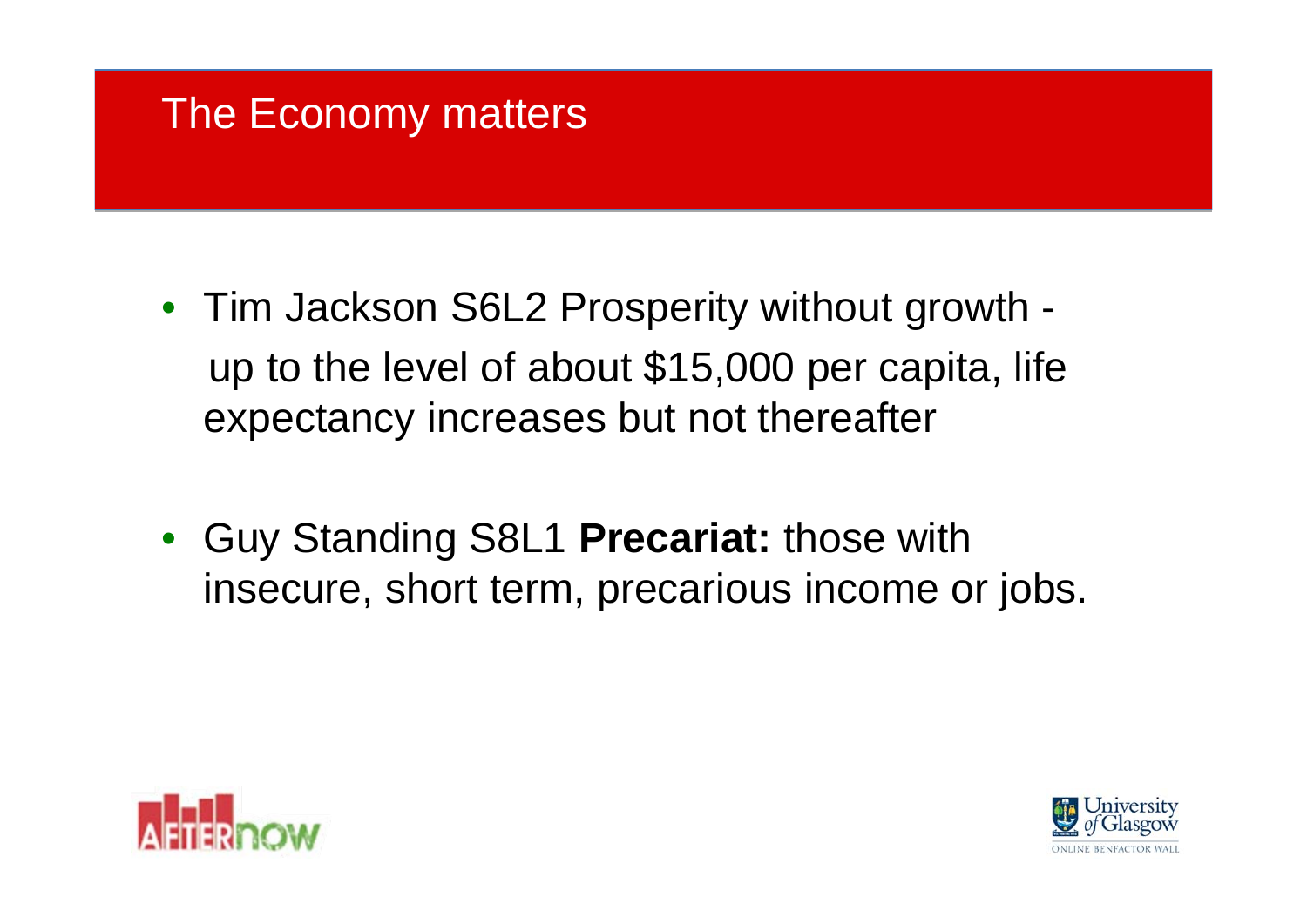### Ecology matters – Geoffrey Boulton S4L2

- Key scientific discoveries such as those of Copernicus, Hutton and Darwin remind us that human beings are neither the centre nor the pinnacle of creation.
- The earth, over its 4.5 billion year history, could be likened to an angry beast – the last thing humans should do is poke it with a stick!
- Every human society which we know about has a narrative and perspective on its relation with the earth and nature.
- It used to be thought that the human drama was being played out against an unchanging environmental background, that the earth was a static system, and that the only outcome of using its resources was human material benefit. It is now known that these resources are finite and the consequences of their exploitation are complex.
- Extreme events have happened before and they can happen again.



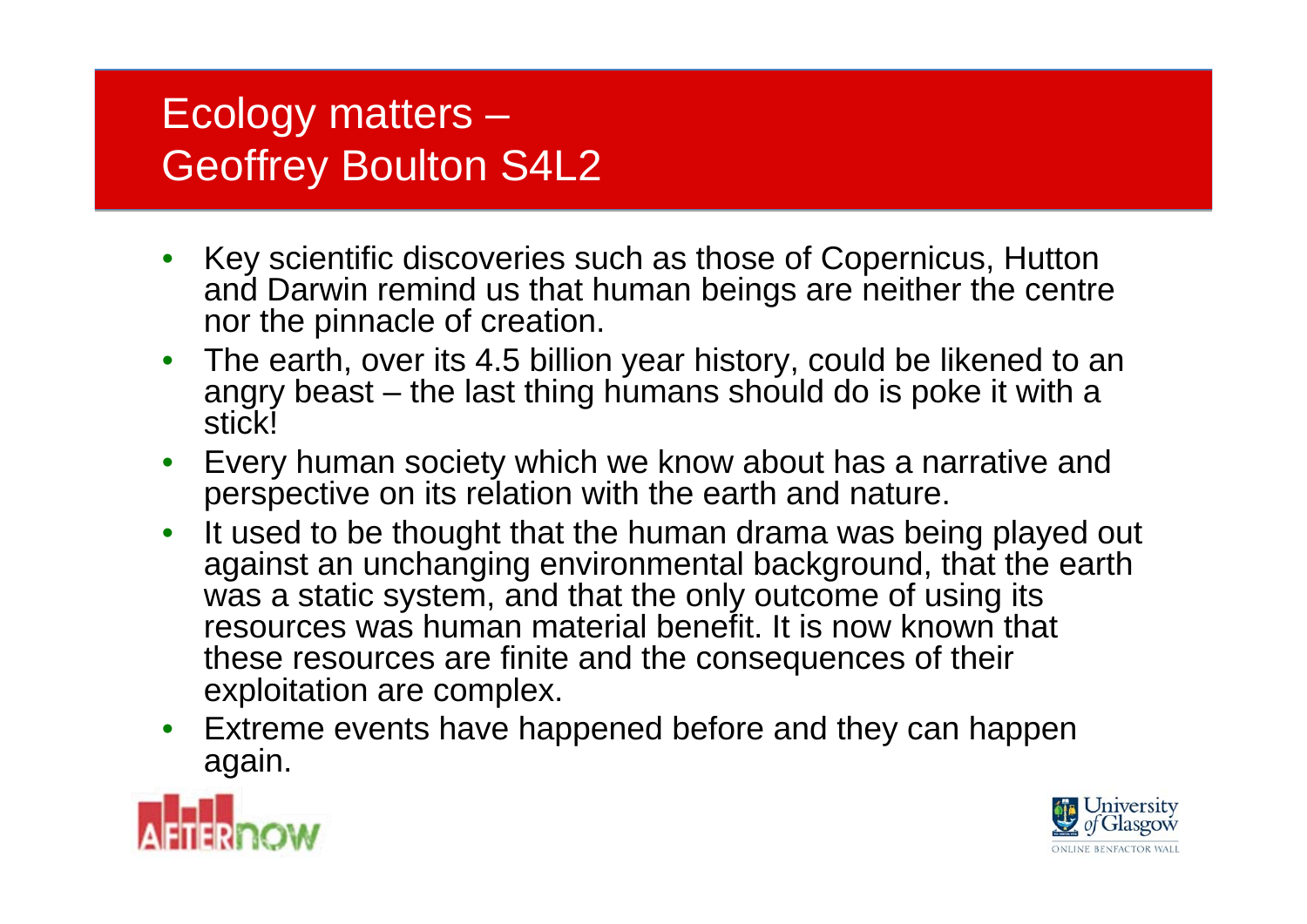## Recognising the limits of policy/the state matters

- James Scott S4L3 Seeing like a state
- His most extensive example was that of the development of scientific forestry in Germany in the 18<sup>th</sup> century. In order to tax effectively the state focussed its efforts on the extent of timber and firewood production which neglects the many other aspects of the forest – flora and fauna, bark, sap, fungi, etc. In developing this method the German state devised a census of trees based on standard sizes and the systematic growing of trees in a monocultures forest of linear planting designed to maximise revenue. This form of forestry based on official knowledge was widely adopted before it was understood to have disastrous consequences for forests and their ecologies.



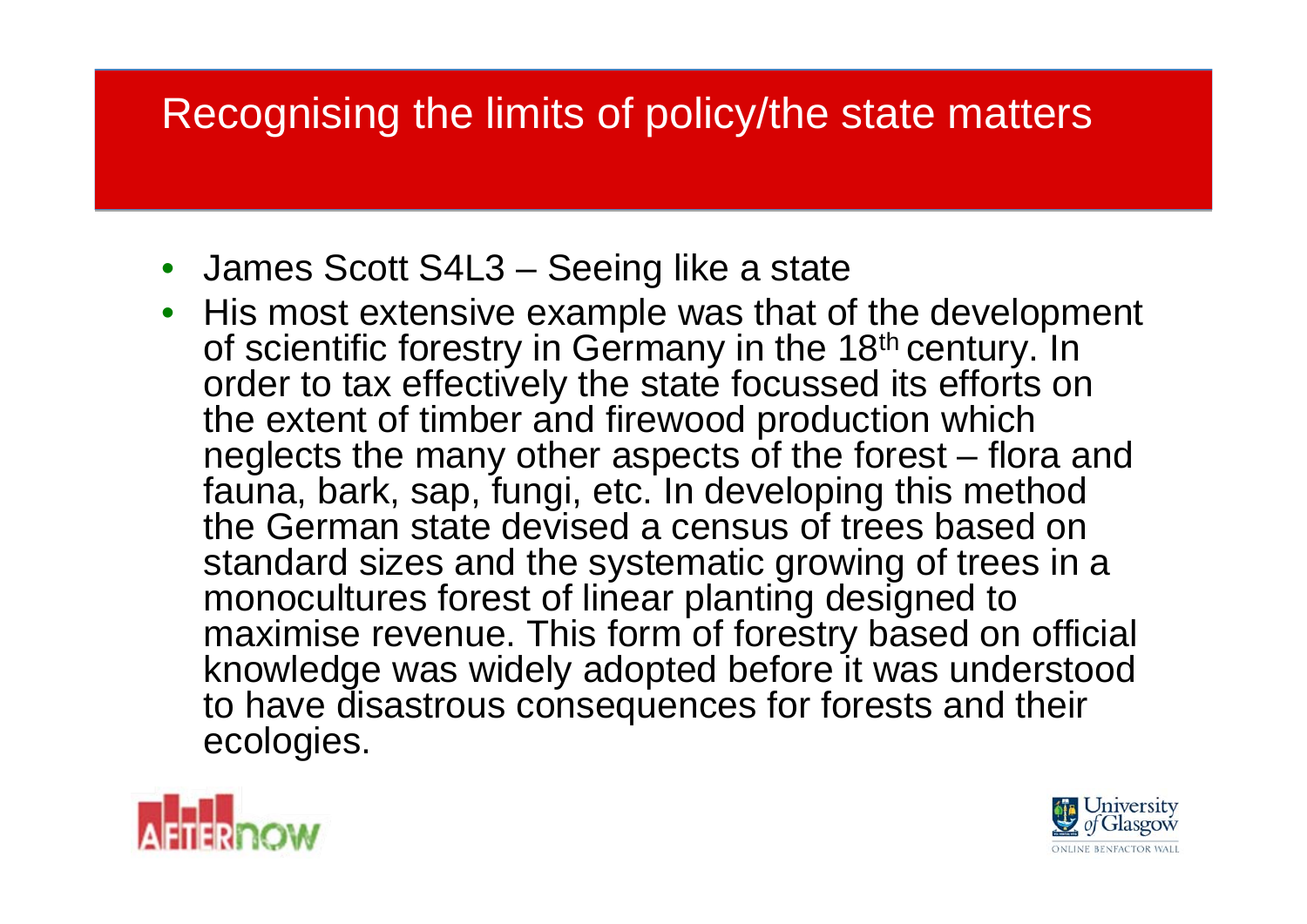### Resilience matters

- Jerry Sternin S3L1 positive deviance
- Anthony Hodgson S7L4
- Drawing on Holling's work on Panarchy change as a cyclical rather than a linear phenomenon and resilience means regaining a more adapted state not the previous condition.



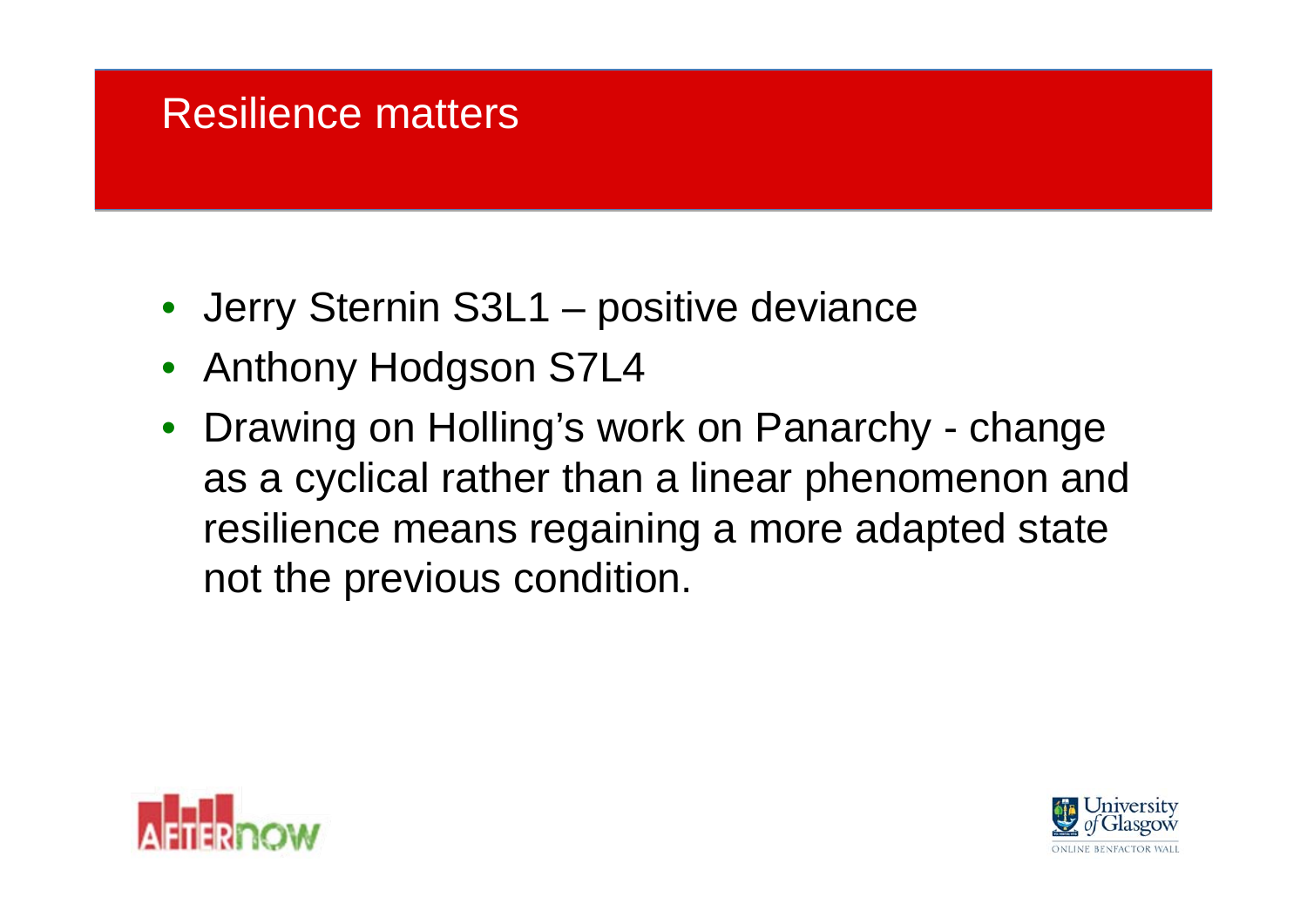## Human Healing matters

- David Reilly S9L2
- The Healing Shift
- 'what might emerge from our efforts to improve health and wellbeing when we shift our focus from external interventions towards life's innate drive to restore equilibrium and wholeness'



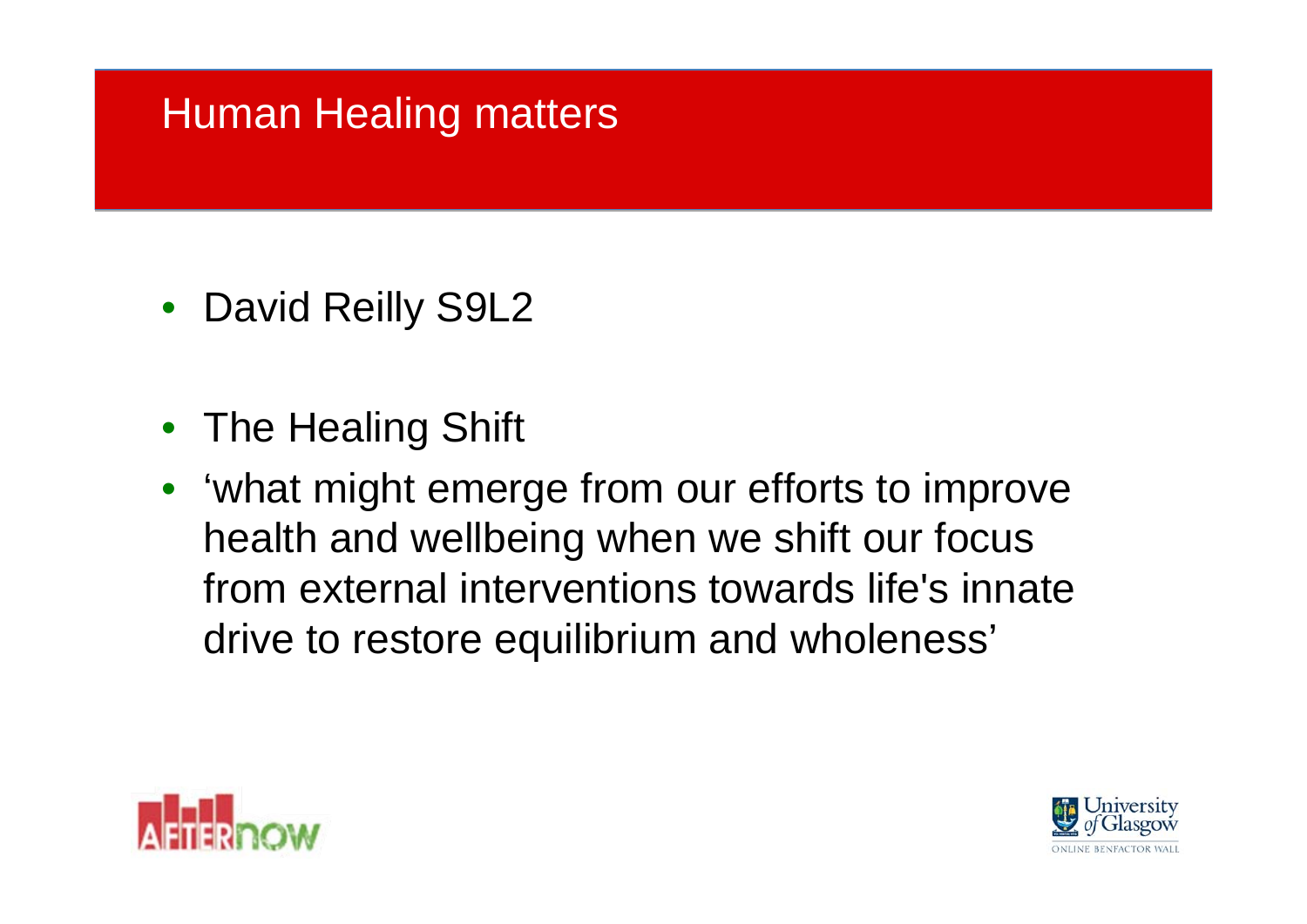### Transformational change matters

### Maureen O'Hara S1L6

- Need hospice workers for the old world that is dying and midwives for the new world that is being born.
- In changing times, the collective consciousness must evolve or collapse =>
- We can detect an emergent new consciousness.



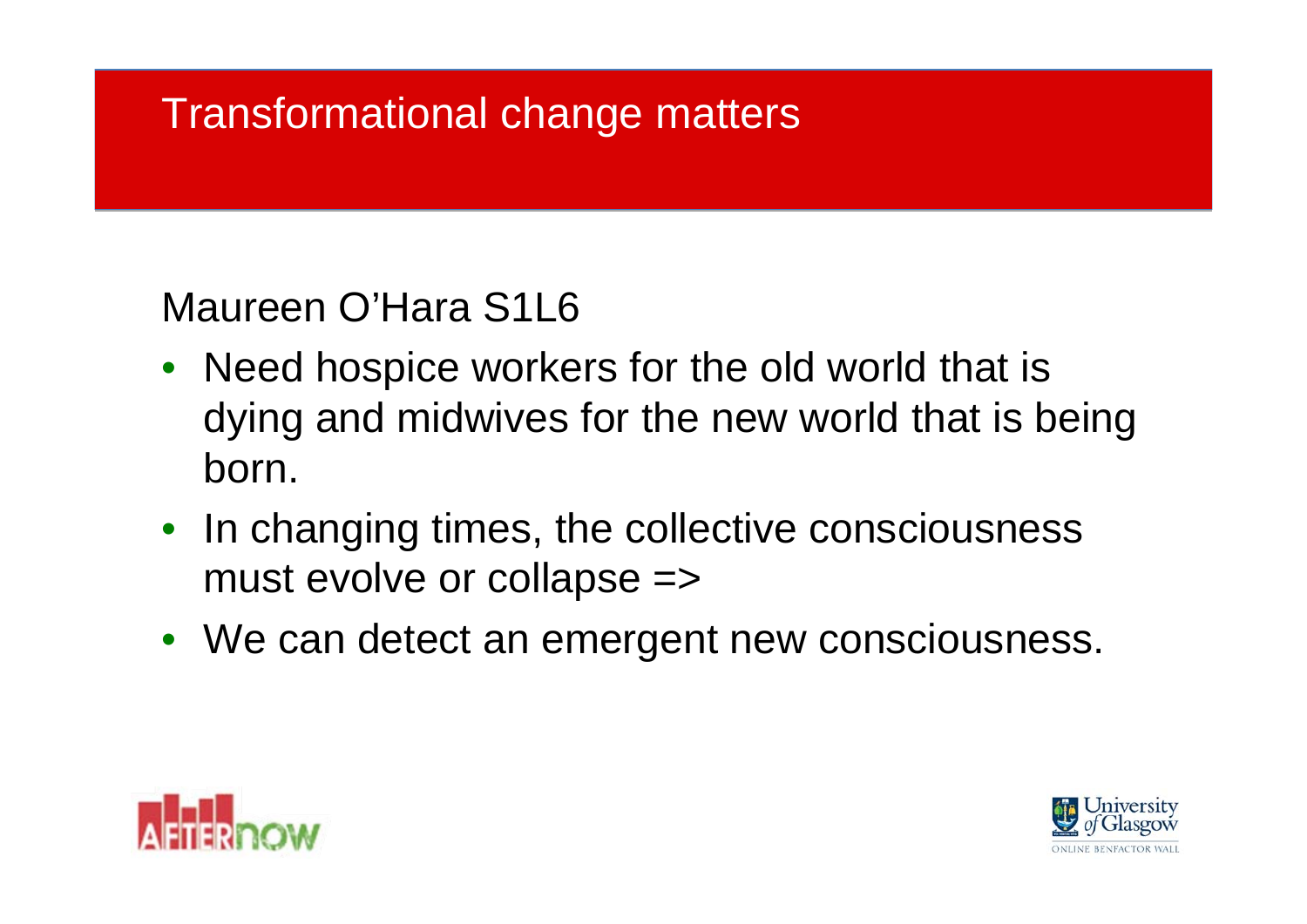### Modernity is in crisis





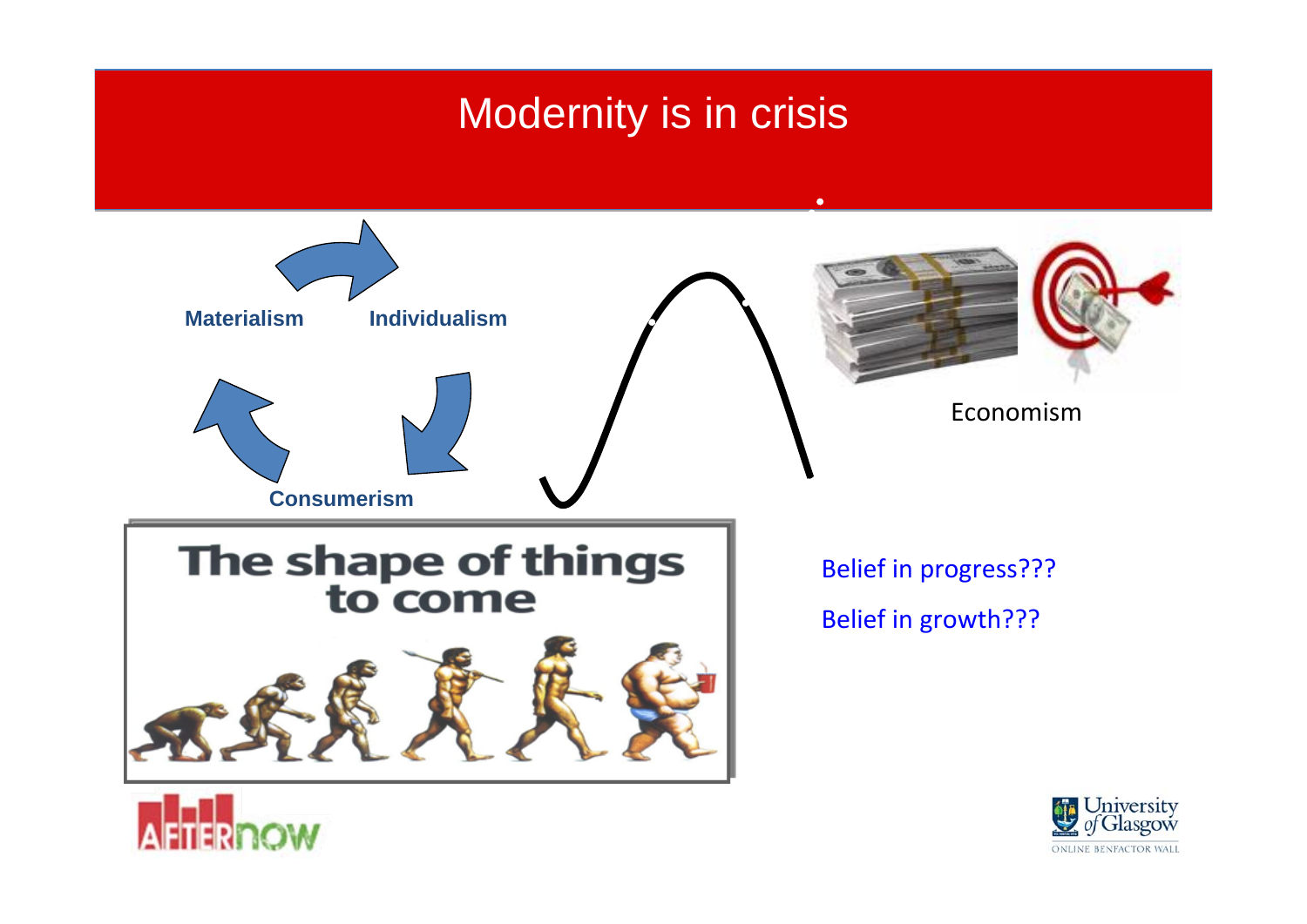## An integral approach

- We need activity in all four quadrants
- We need ways of living that integrate change in all four
- No single quadrant will be the driver of change

|                     | Inner/<br><b>Subjective</b>                      | Outer/<br>Objective                  |
|---------------------|--------------------------------------------------|--------------------------------------|
| Individual<br>level |                                                  | It                                   |
|                     | The inner<br>life                                | Objective<br>empirical               |
|                     |                                                  | biological,<br>physical              |
| Collective<br>level | We                                               | lts                                  |
|                     | The inter-<br>subjective<br>or cultural<br>world | Systems,<br>structures,<br>economies |